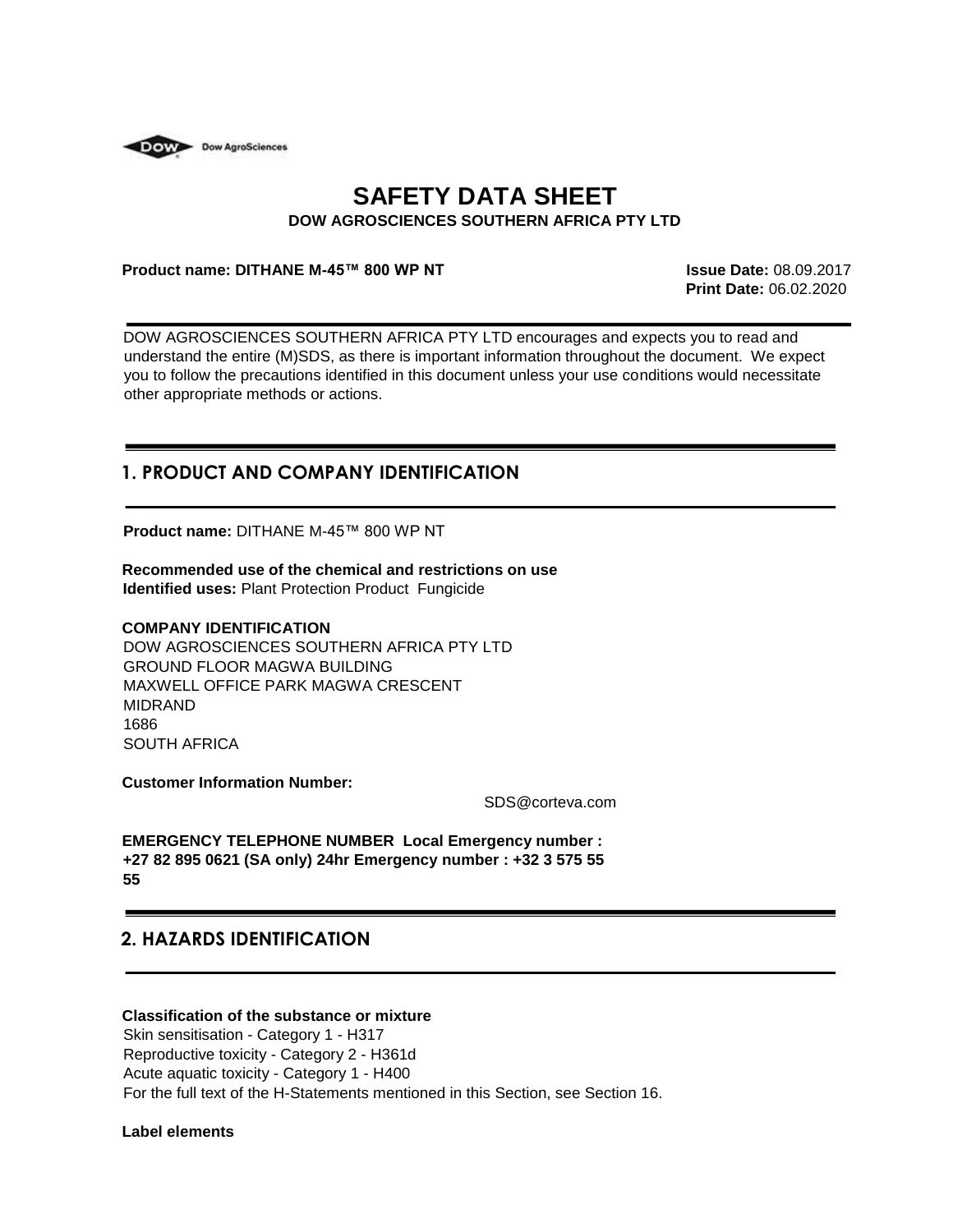## **Hazard pictograms**

® ™ Trademarks of Dow AgroSciences, DuPont or Pioneer and their affiliated Page 1 of 12 companies or respective owners.



#### **Signal word: WARNING**

#### **Hazard statements**

| H317  | May cause an allergic skin reaction.    |
|-------|-----------------------------------------|
| H361d | Suspected of damaging the unborn child. |
| H400  | Very toxic to aquatic life.             |

## **Precautionary statements**

| P280        | Wear protective gloves/ protective clothing.                             |
|-------------|--------------------------------------------------------------------------|
| P273        | Avoid release to the environment.                                        |
| P302 + P352 | IF ON SKIN: Wash with plenty of water.                                   |
| P308 + P313 | IF exposed or concerned: Get medical advice/attention.                   |
| P501        | Dispose of contents/container in accordance with applicable regulations. |

## **Supplemental information**

EUH401 To avoid risks to human health and the environment, comply with the instructions for use.

**Contains** Mancozeb

**Other hazards**

No data available

# **3. COMPOSITION/INFORMATION ON INGREDIENTS**

This product is a mixture.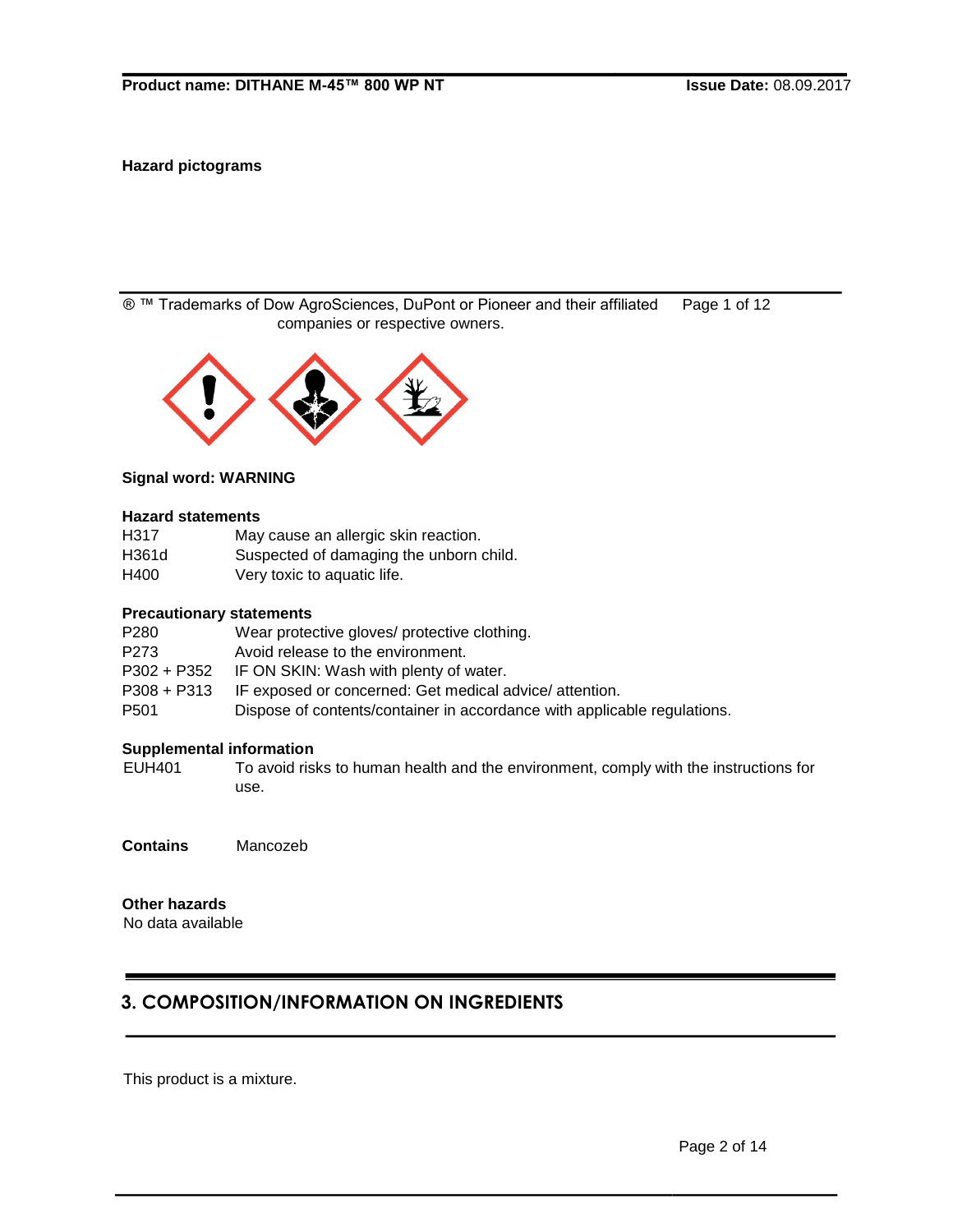| <b>CASRN/</b><br>$EC-No.$<br>Index-No.                                | <b>Concentration</b> | <b>Component</b>       | <b>Classification</b>                                                  |
|-----------------------------------------------------------------------|----------------------|------------------------|------------------------------------------------------------------------|
| <b>CASRN</b><br>8018-01-7 ECNo.<br>616-995-5 IndexNo.<br>006-076-00-1 | 80,0%                | Mancozeb               | Skin Sens. - 1 - H317<br>Repr. - 2 - H361d<br>Aquatic Acute - 1 - H400 |
| <b>CASRN</b><br>100-97-0 ECNo.<br>202-905-8 IndexNo.<br>612-101-00-2  | $>= 1.0 - < 3.0 %$   | Hexamethylenetetramine | <b>Flam. Sol. - 2 - H228</b><br>lSkin Sens. - 1 - H317                 |

For the full text of the H-Statements mentioned in this Section, see Section 16.

## **4. FIRST AID MEASURES**

## **Description of first aid measures**

**General advice:** First Aid responders should pay attention to self-protection and use the recommended protective clothing (chemical resistant gloves, splash protection). If potential for exposure exists refer to Section 8 for specific personal protective equipment.

**Inhalation:** Move person to fresh air. If person is not breathing, call an emergency responder or ambulance, then give artificial respiration; if by mouth to mouth use rescuer protection (pocket mask etc). Call a poison control center or doctor for treatment advice.

**Skin contact:** Take off contaminated clothing. Wash skin with soap and plenty of water for 15-20 minutes. Call a poison control center or doctor for treatment advice. Wash clothing before reuse. Shoes and other leather items which cannot be decontaminated should be disposed of properly.

**Eye contact:** Hold eyes open and rinse slowly and gently with water for 15-20 minutes. Remove contact lenses, if present, after the first 5 minutes, then continue rinsing eyes. Call a poison control center or doctor for treatment advice. Suitable emergency eye wash facility should be available in work area.

**Ingestion:** No emergency medical treatment necessary.

**Most important symptoms and effects, both acute and delayed:** Aside from the information found under Description of first aid measures (above) and Indication of immediate medical attention and special treatment needed (below), any additional important symptoms and effects are described in Section 11: Toxicology Information.

**Indication of any immediate medical attention and special treatment needed Notes to physician:** May cause asthma-like (reactive airways) symptoms. Bronchodilators, expectorants, antitussives and corticosteroids may be of help. No specific antidote. Treatment of exposure should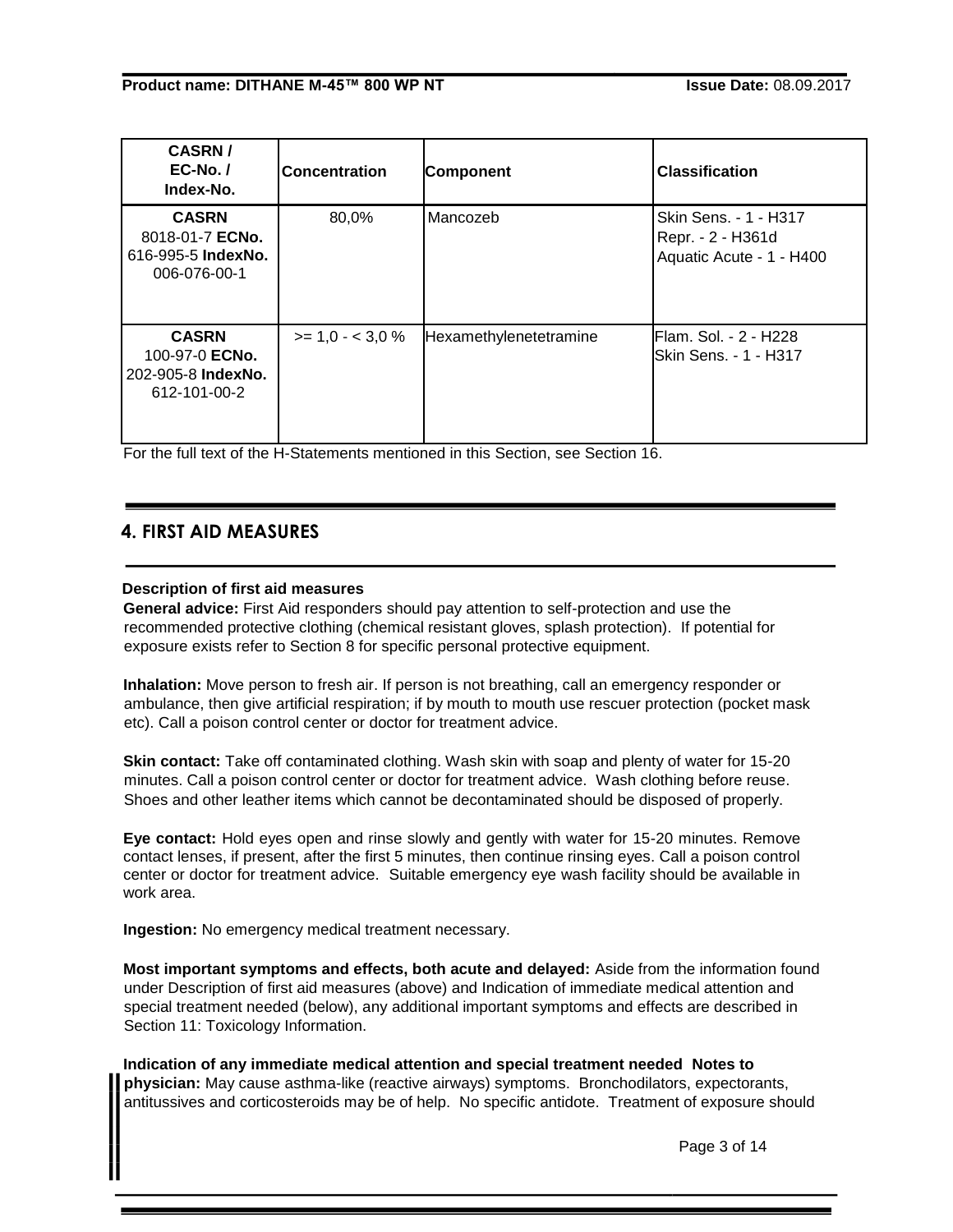be directed at the control of symptoms and the clinical condition of the patient. Have the Safety Data Sheet, and if available, the product container or label with you when calling a poison control center or doctor, or going for treatment. Repeated excessive exposure may aggravate preexisting lung disease.

## **5. FIREFIGHTING MEASURES**

**Suitable extinguishing media:** Water. Dry chemical fire extinguishers. Carbon dioxide fire extinguishers.

**Unsuitable extinguishing media:** Foam

#### **Special hazards arising from the substance or mixture**

**Hazardous combustion products:** During a fire, smoke may contain the original material in addition to combustion products of varying composition which may be toxic and/or irritating. Combustion products may include and are not limited to: Sulfur oxides. Nitrogen oxides. Hydrogen sulfide. Carbon monoxide. Carbon dioxide.

**Unusual Fire and Explosion Hazards:** Do not permit dust to accumulate. When suspended in air dust can pose an explosion hazard. Minimize ignition sources. If dust layers are exposed to elevated temperatures, spontaneous combustion may occur.

#### **Advice for firefighters**

**Fire Fighting Procedures:** Keep people away. Isolate fire and deny unnecessary entry. Consider feasibility of a controlled burn to minimize environment damage. Soak thoroughly with water to cool and prevent re-ignition. Use water spray to cool fire exposed containers and fire affected zone until fire is out and danger of reignition has passed. Hand held dry chemical or carbon dioxide extinguishers may be used for small fires. Dust explosion hazard may result from forceful application of fire extinguishing agents. Contain fire water run-off if possible. Fire water run-off, if not contained, may cause environmental damage. Review the "Accidental Release Measures" and the "Ecological Information" sections of this (M)SDS.

**Special protective equipment for firefighters:** Wear positive-pressure self-contained breathing apparatus (SCBA) and protective fire fighting clothing (includes fire fighting helmet, coat, trousers, boots, and gloves). Avoid contact with this material during fire fighting operations. If contact is likely, change to full chemical resistant fire fighting clothing with self-contained breathing apparatus. If this is not available, wear full chemical resistant clothing with self-contained breathing apparatus and fight fire from a remote location. For protective equipment in post-fire or non-fire clean-up situations, refer to the relevant sections.

## **6. ACCIDENTAL RELEASE MEASURES**

**Personal precautions, protective equipment and emergency procedures:** Isolate area. Keep unnecessary and unprotected personnel from entering the area. Refer to section 7, Handling, for additional precautionary measures. Keep upwind of spill. Spilled material may cause a slipping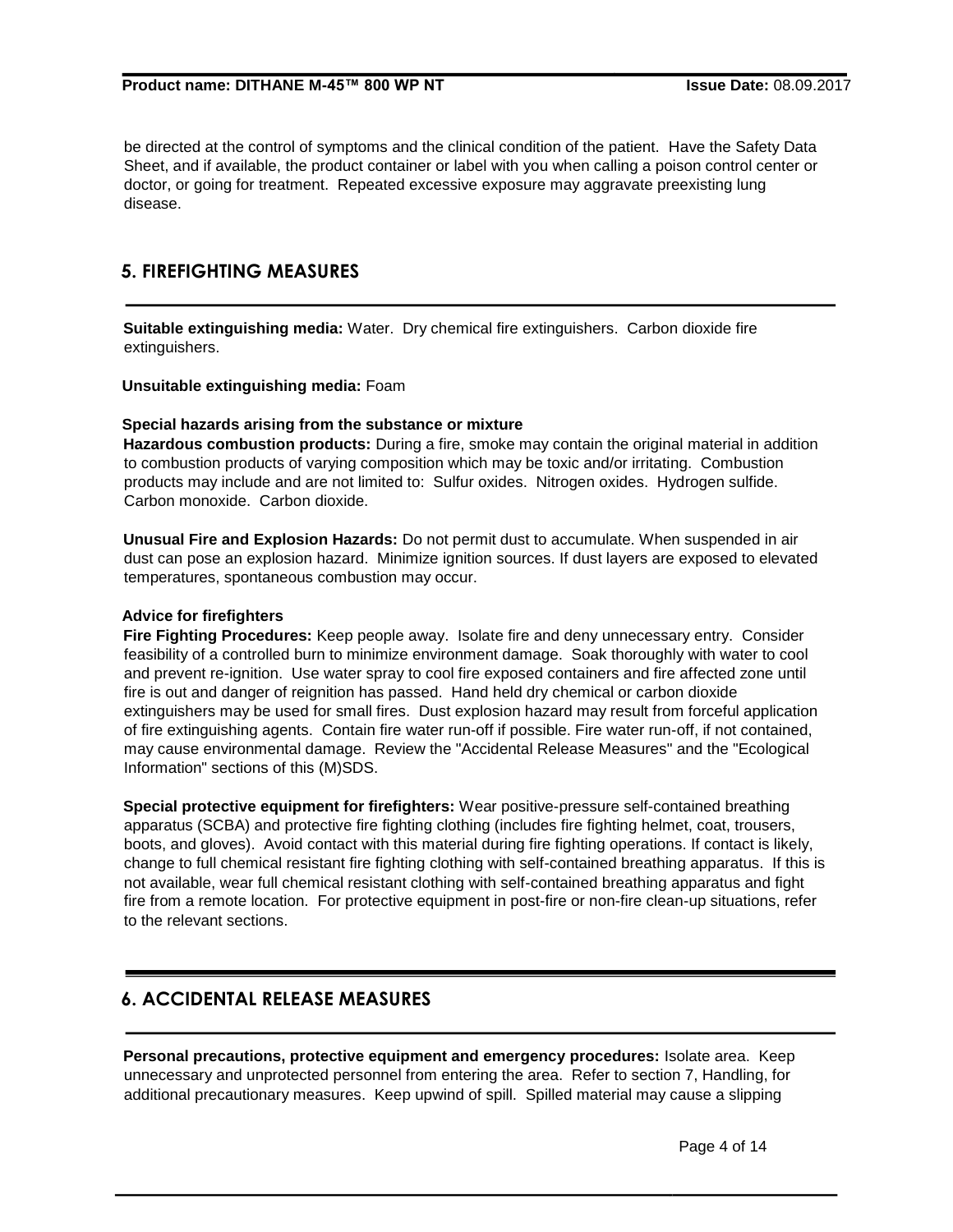hazard. Ventilate area of leak or spill. Use appropriate safety equipment. For additional information, refer to Section 8, Exposure Controls and Personal Protection.

**Environmental precautions:** Prevent from entering into soil, ditches, sewers, waterways and/or groundwater. See Section 12, Ecological Information. Spills or discharge to natural waterways is likely to kill aquatic organisms.

**Methods and materials for containment and cleaning up:** Contain spilled material if possible. Small spills: Sweep up. Collect in suitable and properly labeled containers. Large spills: Contact Dow AgroSciences for clean-up assistance. See Section 13, Disposal Considerations, for additional information.

## **7. HANDLING AND STORAGE**

**Precautions for safe handling:** Keep away from heat, sparks and flame. Keep out of reach of children. Do not swallow. Avoid breathing dust or mist. Avoid contact with eyes, skin, and clothing. Avoid prolonged or repeated contact with skin. Wash thoroughly after handling. Keep container closed. Use with adequate ventilation. Good housekeeping and controlling of dusts are necessary for safe handling of product. See Section 8, EXPOSURE CONTROLS AND PERSONAL PROTECTION.

**Conditions for safe storage:** Avoid moisture. Store in a dry place. Store in original container. Do not store near food, foodstuffs, drugs or potable water supplies.

## **8. EXPOSURE CONTROLS/PERSONAL PROTECTION**

#### **Control parameters**

Exposure limits are listed below, if they exist.

| <b>Component</b>       | Regulation     | <b>Type of listing</b> | <b>Value/Notation</b>  |
|------------------------|----------------|------------------------|------------------------|
| Mancozeb               | <b>US WEEL</b> | <b>TWA Total</b>       | 1 $mg/m3$              |
|                        | US WEEL        | TWA                    | <b>Skin Sensitizer</b> |
|                        | ZA OEL         | TWA OEL-RL 5 mg/m3     | , Manganese            |
| Hexamethylenetetramine | Dow IHG        | TWA                    | 10 mg/m $3$            |

RECOMMENDATIONS IN THIS SECTION ARE FOR MANUFACTURING, COMMERCIAL BLENDING AND PACKAGING WORKERS. APPLICATORS AND HANDLERS SHOULD SEE THE PRODUCT LABEL FOR PROPER PERSONAL PROTECTIVE EQUIPMENT AND CLOTHING.

## **Exposure controls**

**Engineering controls:** Use engineering controls to maintain airborne level below exposure limit requirements or guidelines. If there are no applicable exposure limit requirements or guidelines, use only with adequate ventilation. Local exhaust ventilation may be necessary for some operations.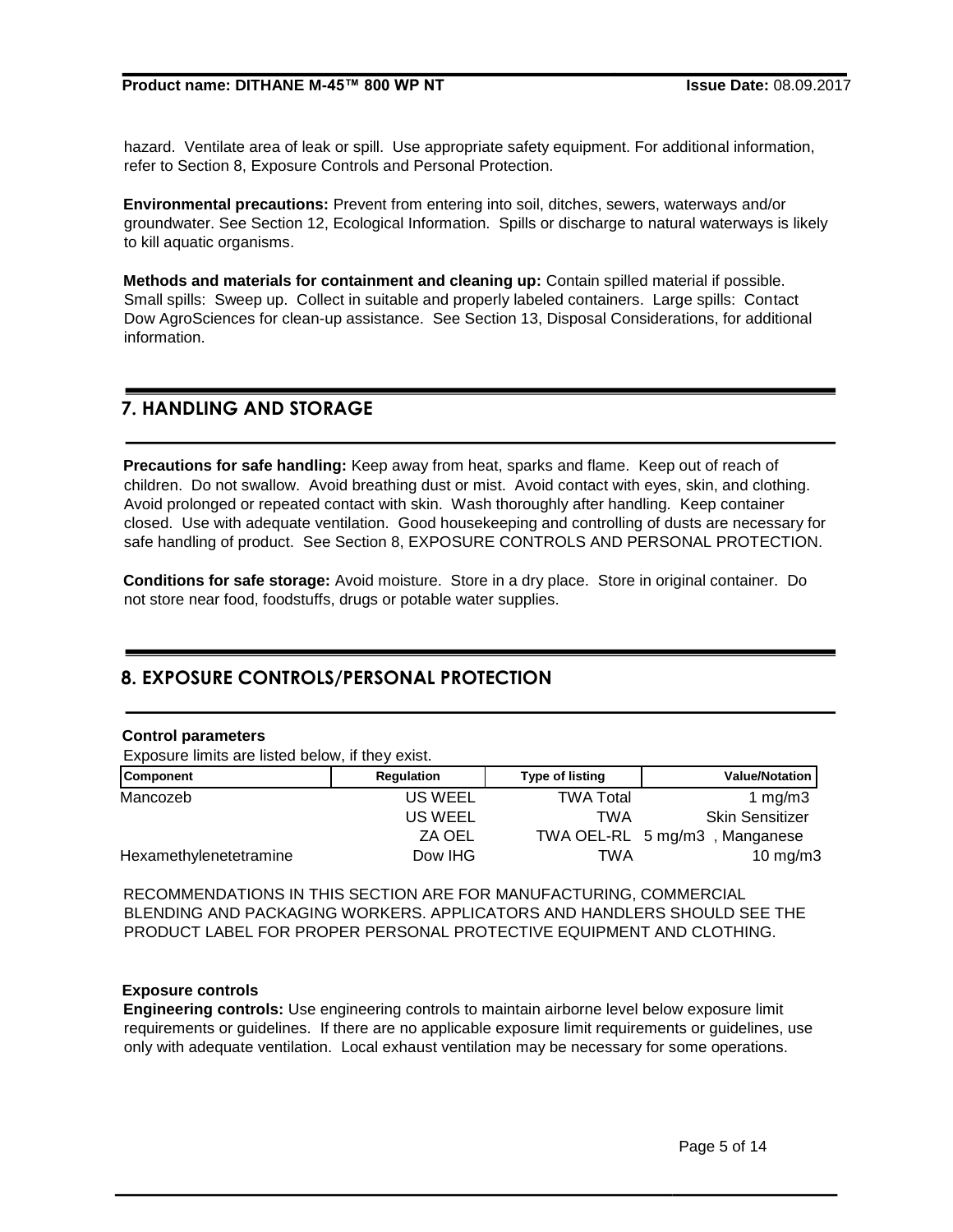## **Individual protection measures**

**Eye/face protection:** Use chemical goggles. Chemical goggles should be consistent with EN 166 or equivalent.

## **Skin protection**

**Hand protection:** Use chemical resistant gloves classified under Standard EN374: Protective gloves against chemicals and micro-organisms. Examples of preferred glove barrier materials include: Polyvinyl chloride ("PVC" or "vinyl"). Neoprene. Nitrile/butadiene rubber ("nitrile" or "NBR"). When prolonged or frequently repeated contact may occur, a glove is recommended to prevent contact with the solid material. Glove thickness alone is not a good indicator of the level of protection a glove provides against a chemical substance as this level of protection is also highly dependent on the specific composition of the material that the glove is fabricated from. The thickness of the glove must, depending on model and type of material, generally be more than 0.35 mm to offer sufficient protection for prolonged and frequent contact with the substance. As an exception to this general rule it is known that multilayer laminate gloves may offer prolonged protection at thicknesses less than 0.35 mm. Other glove materials with a thickness of less than 0.35 mm may offer sufficient protection when only brief contact is expected. NOTICE: The selection of a specific glove for a particular application and duration of use in a workplace should also take into account all relevant workplace factors such as, but not limited to: Other chemicals which may be handled, physical requirements (cut/puncture protection, dexterity, thermal protection), potential body reactions to glove materials, as well as the instructions/specifications provided by the glove supplier.

**Other protection:** Use protective clothing chemically resistant to this material. Selection of specific items such as face shield, boots, apron, or full body suit will depend on the task.

**Respiratory protection:** Respiratory protection should be worn when there is a potential to exceed the exposure limit requirements or guidelines. If there are no applicable exposure limit requirements or guidelines, use an approved respirator. Selection of air-purifying or positivepressure supplied-air will depend on the specific operation and the potential airborne concentration of the material. For emergency conditions, use an approved positive-pressure self-contained breathing apparatus.

Use the following CE approved air-purifying respirator: Organic vapor cartridge with a particulate pre-filter, type AP2.

## **9. PHYSICAL AND CHEMICAL PROPERTIES**

| <b>Physical state</b>      | Powder                     |
|----------------------------|----------------------------|
|                            | Yellow                     |
|                            | Sulfur-like                |
| <b>Odor Threshold</b>      | No test data available     |
|                            | Not applicable             |
| <b>Melting point/range</b> | Not Applicable--Decomposes |
|                            |                            |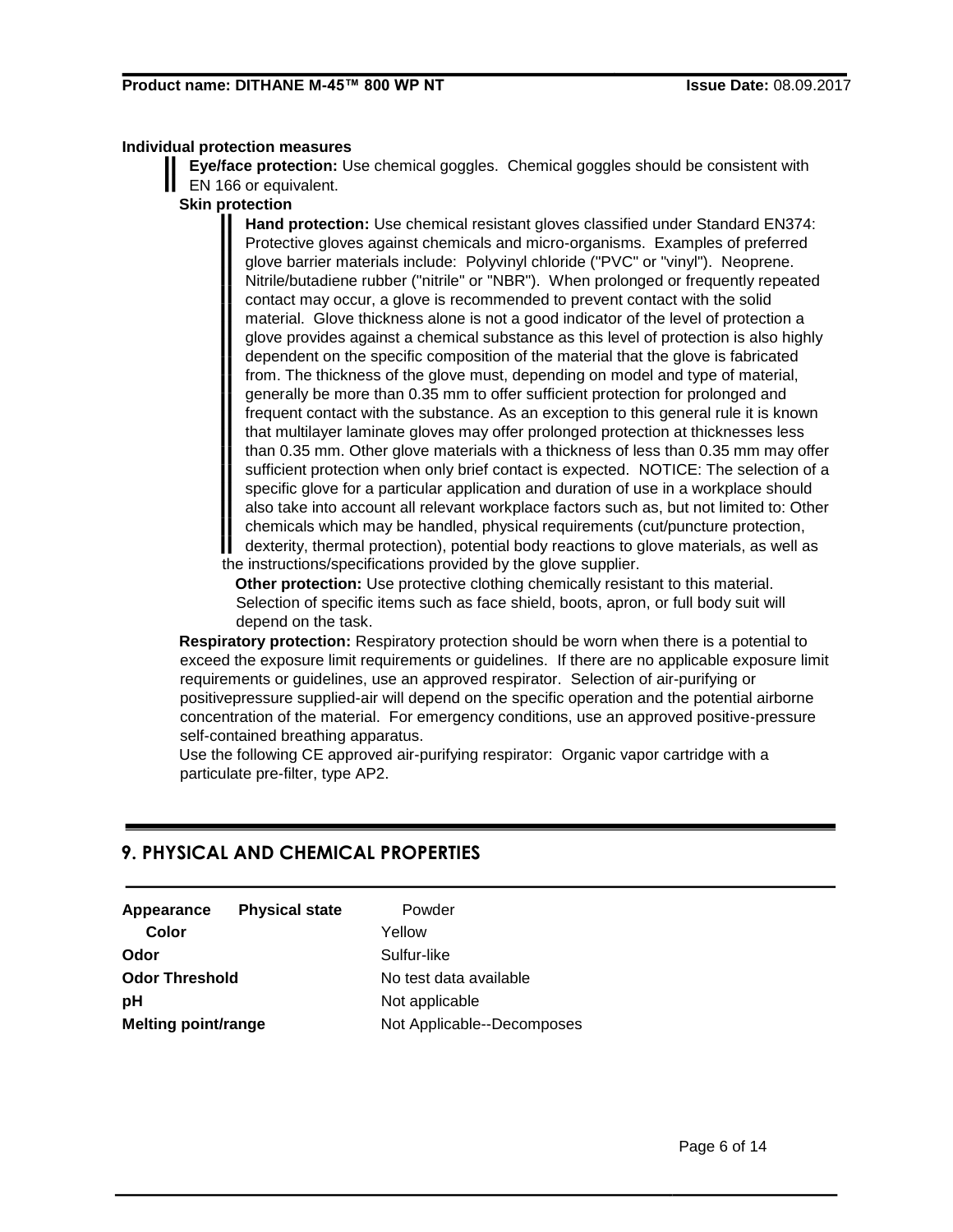| <b>Freezing point</b>                                                                     |                                                | Not applicable Boiling point (760                                                     |
|-------------------------------------------------------------------------------------------|------------------------------------------------|---------------------------------------------------------------------------------------|
| mmHg)                                                                                     | Not applicable Flash point                     | closed                                                                                |
|                                                                                           | cup 146 °C Evaporation Rate (Butyl Acetate Not |                                                                                       |
| applicable $= 1$ )                                                                        |                                                |                                                                                       |
| Flammability (solid, gas)<br><b>Lower explosion limit</b><br><b>Upper explosion limit</b> |                                                | Not expected to form explosive dust-air mixtures.<br>Not applicable<br>Not applicable |
| Vapor Pressure                                                                            |                                                | Negligible                                                                            |
|                                                                                           | <b>Relative Vapor Density (air = 1)</b>        | Not applicable                                                                        |
| <b>Relative Density (water = 1)</b>                                                       |                                                | No test data available                                                                |
| <b>Water solubility</b>                                                                   |                                                | No test data available                                                                |
| <b>Partition coefficient:</b><br>noctanol/water                                           |                                                | No data available                                                                     |
| <b>Auto-ignition temperature</b>                                                          |                                                | Not applicable                                                                        |
| <b>Decomposition temperature</b>                                                          |                                                | 192 - 204 °C                                                                          |
| <b>Kinematic Viscosity</b>                                                                |                                                | Not applicable                                                                        |
| <b>Explosive properties</b>                                                               |                                                | No.                                                                                   |
| <b>Oxidizing properties</b>                                                               |                                                | No.                                                                                   |
| <b>Bulk density</b>                                                                       |                                                | $0,35 - 0,50$ kg/L                                                                    |
| <b>Molecular weight</b>                                                                   |                                                | No data available                                                                     |

NOTE: The physical data presented above are typical values and should not be construed as a specification.

# **10. STABILITY AND REACTIVITY**

**Reactivity:** No dangerous reaction known under conditions of normal use.

**Chemical stability:** Thermally stable at typical use temperatures.

**Possibility of hazardous reactions:** Polymerization will not occur.

**Conditions to avoid:** Product decomposes above melting temperature. Generation of gas during decomposition can cause pressure in closed systems. Avoid moisture.

**Incompatible materials:** Avoid contact with: Acids. Moisture. Oxidizers.

**Hazardous decomposition products:** Decomposition products depend upon temperature, air supply and the presence of other materials. Decomposition products can include and are not limited to: Carbon monoxide. Carbon dioxide. Hydrogen sulfide. Nitrogen oxides. Sulfur oxides. Toxic gases are released during decomposition.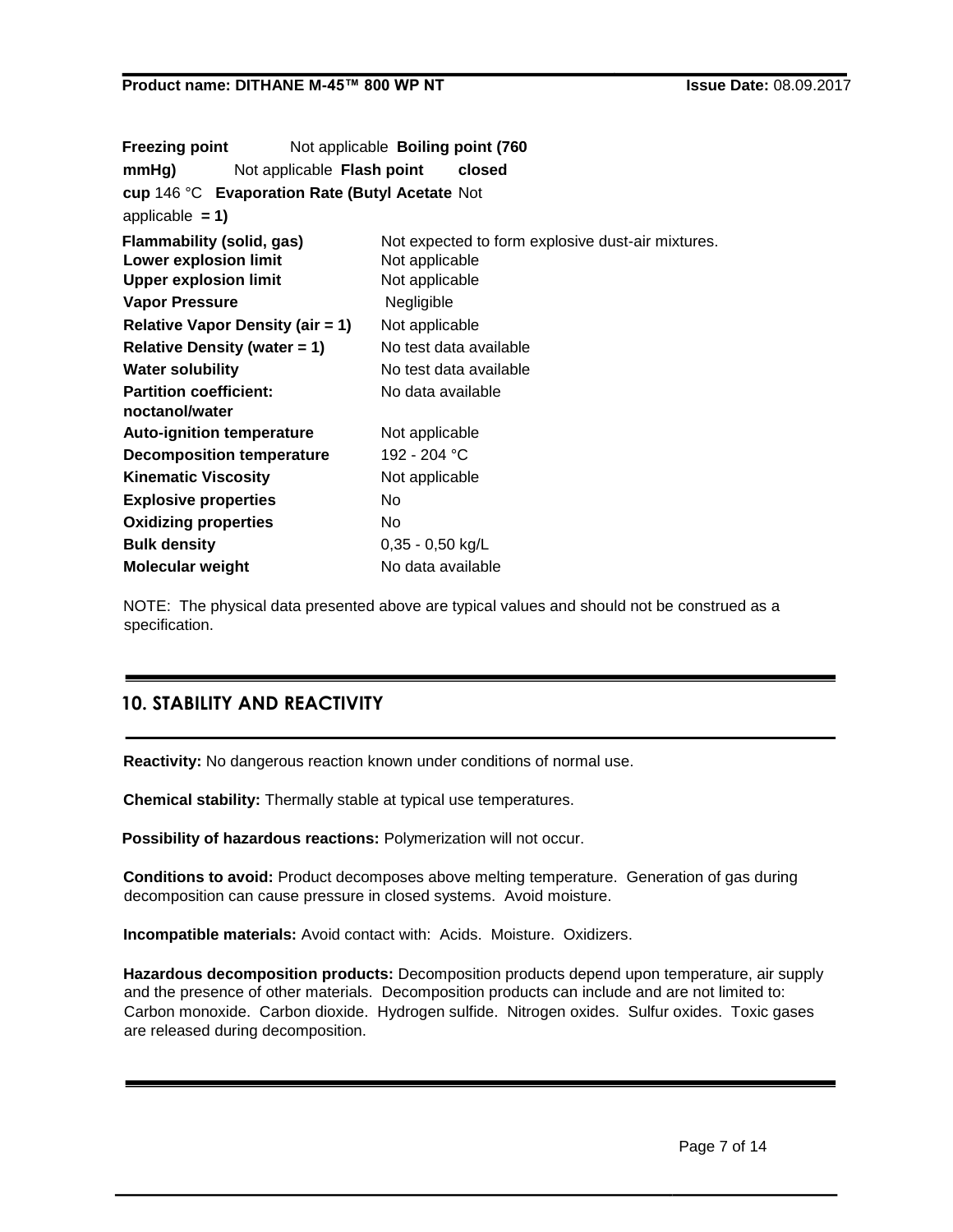# **11. TOXICOLOGICAL INFORMATION**

*Toxicological information appears in this section when such data is available.*

#### **Acute toxicity Acute oral toxicity**

Very low toxicity if swallowed. Harmful effects not anticipated from swallowing small amounts.

As product: LD50, Rat, > 5 000 mg/kg

## **Acute dermal toxicity**

Prolonged skin contact is unlikely to result in absorption of harmful amounts.

As product: LD50, Rat, > 5 000 mg/kg

#### **Acute inhalation toxicity**

Dust may cause irritation of the upper respiratory tract (nose and throat) and lungs. Prolonged excessive exposure to dust may cause adverse effects.

As product: The LC50 has not been determined.

For the active ingredient(s): LC50, Rat, 4 Hour, Dust, > 5,14 mg/l

#### **Skin corrosion/irritation**

Prolonged contact may cause slight skin irritation with local redness.

## **Serious eye damage/eye irritation** May

cause moderate eye irritation. Corneal injury is unlikely.

#### **Sensitization**

For the active ingredient(s): Has caused allergic skin reactions when tested in guinea pigs. For the minor component(s): Has caused allergic skin reactions in humans.

For respiratory sensitization: No relevant data found.

## **Specific Target Organ Systemic Toxicity (Single Exposure)**

Available data are inadequate to determine single exposure specific target organ toxicity.

## **Specific Target Organ Systemic Toxicity (Repeated Exposure)**

For the active ingredient(s): In animals, effects have been reported on the following organs: Thyroid.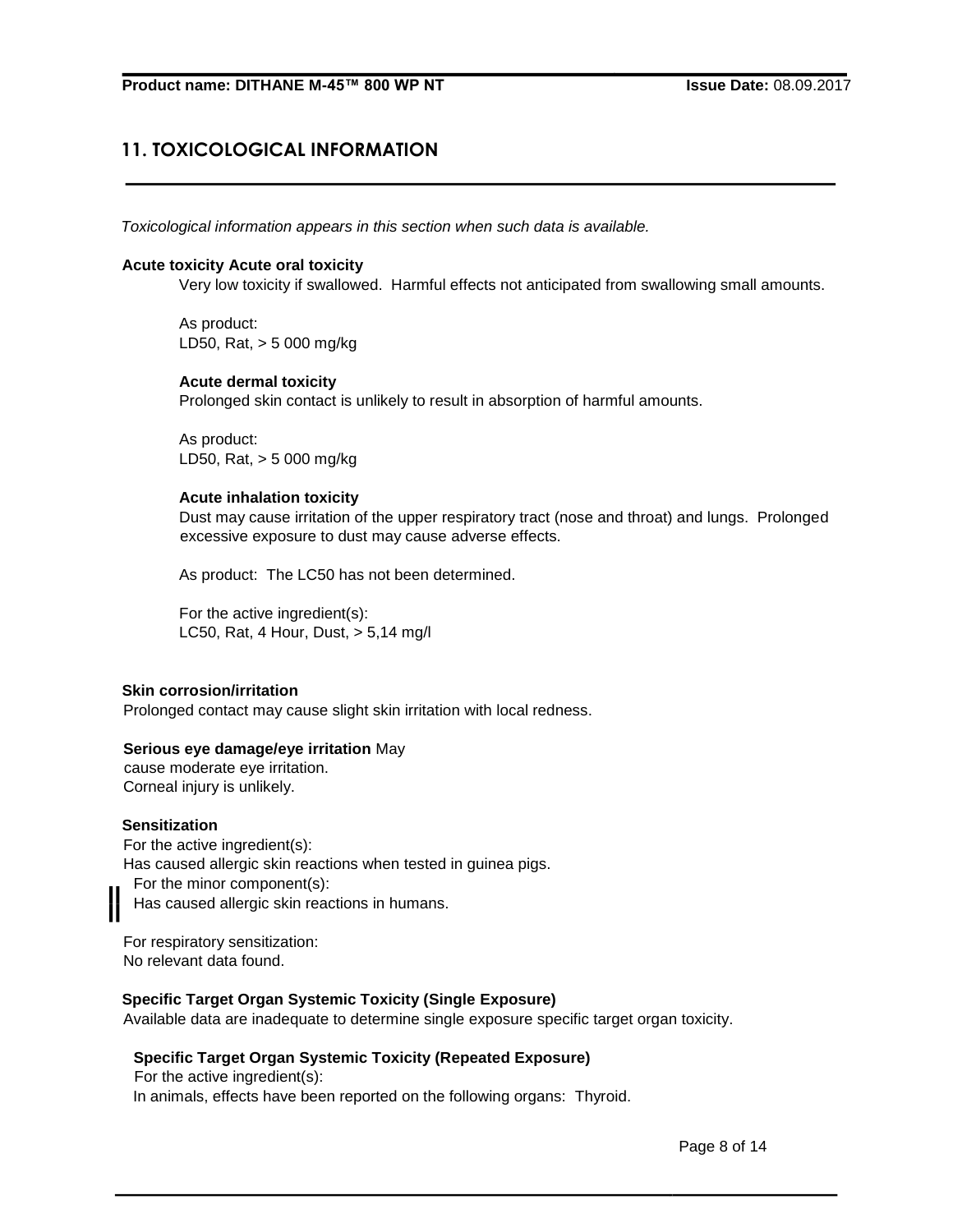Liver.

#### **Carcinogenicity**

For the active ingredient(s): Has caused cancer at high doses in laboratory rats.

#### **Teratogenicity**

For the active ingredient(s): Has caused birth defects in laboratory animals only at doses toxic to the mother. Has been toxic to the fetus in laboratory animals at doses toxic to the mother.

#### **Reproductive toxicity**

For the active ingredient(s): In animal studies, did not interfere with reproduction. In animal studies, did not interfere with fertility.

#### **Mutagenicity**

For the active ingredient(s): In vitro genetic toxicity studies were predominantly negative. Animal genetic toxicity studies were negative.

#### **Aspiration Hazard**

Based on physical properties, not likely to be an aspiration hazard.

## **12. ECOLOGICAL INFORMATION**

*Ecotoxicological information appears in this section when such data is available.*

#### **Toxicity**

#### **Mancozeb**

#### **Acute toxicity to fish**

Material is very toxic to aquatic organisms (LC50/EC50/IC50 below 1 mg/L in the most sensitive species).

LC50, Oncorhynchus mykiss (rainbow trout), 96 Hour, 0,088 mg/l

#### **Acute toxicity to aquatic invertebrates**

EC50, Daphnia magna (Water flea), 48 Hour, 0,073 mg/l

#### **Acute toxicity to algae/aquatic plants**

EyC50, Scenedesmus capricornutum (fresh water algae), 120 Hour, 0,044 mg/l

## **Toxicity to Above Ground Organisms**

Material is practically non-toxic to birds on an acute basis (LD50 > 2000 mg/kg). Material is practically non-toxic to birds on a dietary basis (LC50 > 5000 ppm). oral LD50, Colinus virginianus (Bobwhite quail), > 3200mg/kg bodyweight. oral LD50, Apis mellifera (bees), 48 Hour, mortality, > 100µg/bee contact LD50, Apis mellifera (bees), 48 Hour, mortality, > 100µg/bee **Toxicity to soil-dwelling organisms**

LC50, Eisenia fetida (earthworms), 14 d, > 299 mg/kg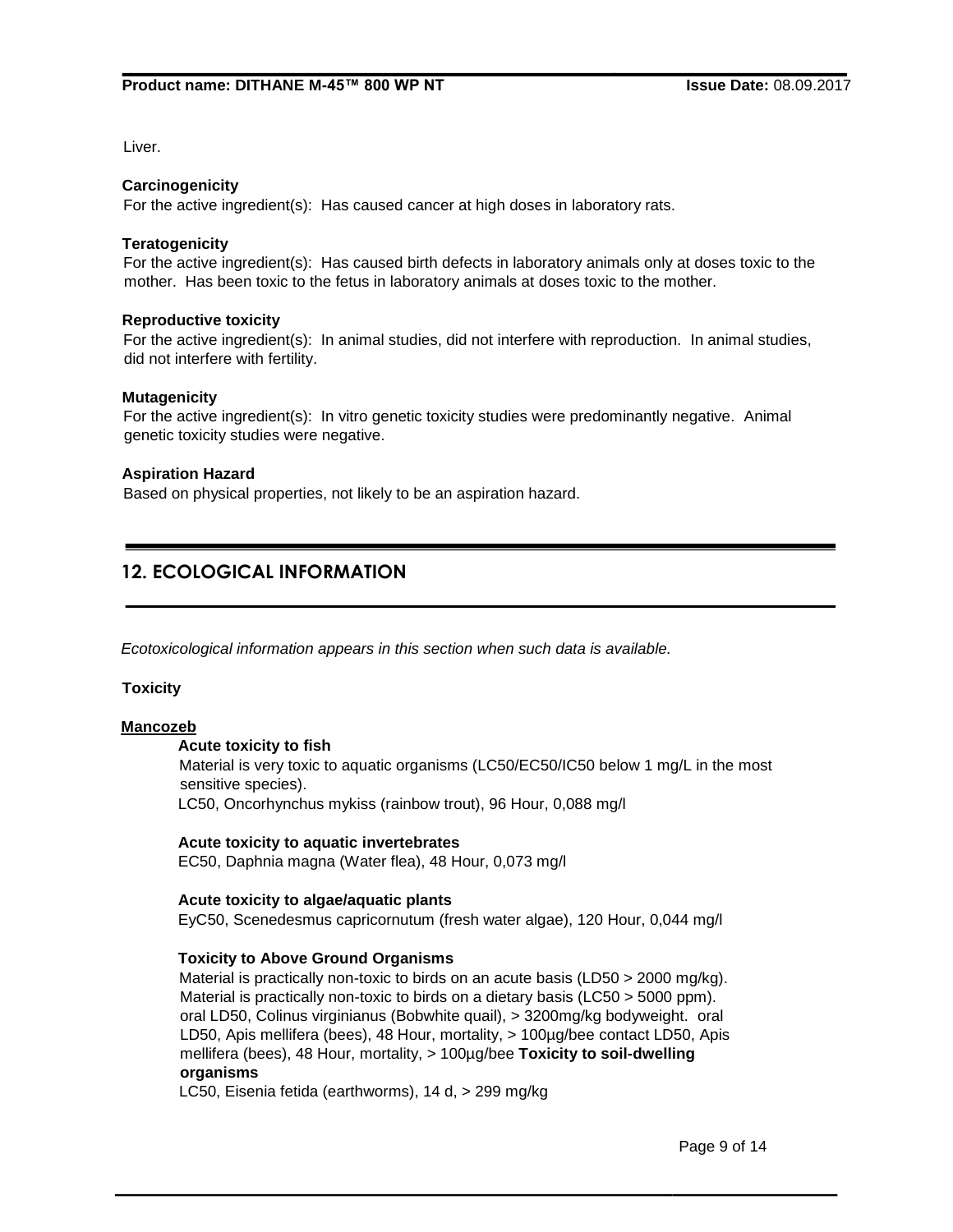## **Hexamethylenetetramine Acute toxicity**

## **to fish**

Material is not classified as dangerous to aquatic organisms (LC50/EC50/IC50/LL50/EL50 greater than 100 mg/L in most sensitive species).

LC50, Pimephales promelas (fathead minnow), flow-through test, 96 Hour, 49 800 mg/l, OECD Test Guideline 203

#### **Acute toxicity to aquatic invertebrates**

EC50, Daphnia magna (Water flea), static test, 48 Hour, 36 000 mg/l, OECD Test Guideline 202

#### **Persistence and degradability**

#### **Mancozeb**

**Biodegradability:** Degradation is expected in the soil environment within days to weeks. Based on stringent OECD test guidelines, this material cannot be considered as readily biodegradable; however, these results do not necessarily mean that the material is not biodegradable under environmental conditions.

#### **Stability in Water (1/2-life)**

Hydrolysis, half-life, 17 Hour, pH 7, Half-life Temperature 25 °C

## **Photodegradation**

**Test Type:** Half-life (indirect photolysis) **Sensitization:** OH radicals **Atmospheric half-life:** 0,05 d **Method:** Estimated.

## **Hexamethylenetetramine**

**Biodegradability:** Material is readily biodegradable. Passes OECD test(s) for ready biodegradability. 10-day Window: Not applicable **Biodegradation:** 54 - 97 % **Exposure time:** 28 d **Method:** OECD Test Guideline 301C or Equivalent

## **Bioaccumulative potential**

**Bioaccumulation:** No data available.

#### **Mobility in soil**

#### **Mancozeb**

Potential for mobility in soil is low (Koc between 500 and 2000). **Partition coefficient (Koc):** 1000 Estimated.

#### **Hexamethylenetetramine**

Potential for mobility in soil is very high (Koc between 0 and 50). **Partition coefficient (Koc):** < 1 Estimated.

#### **Results of PBT and vPvB assessment**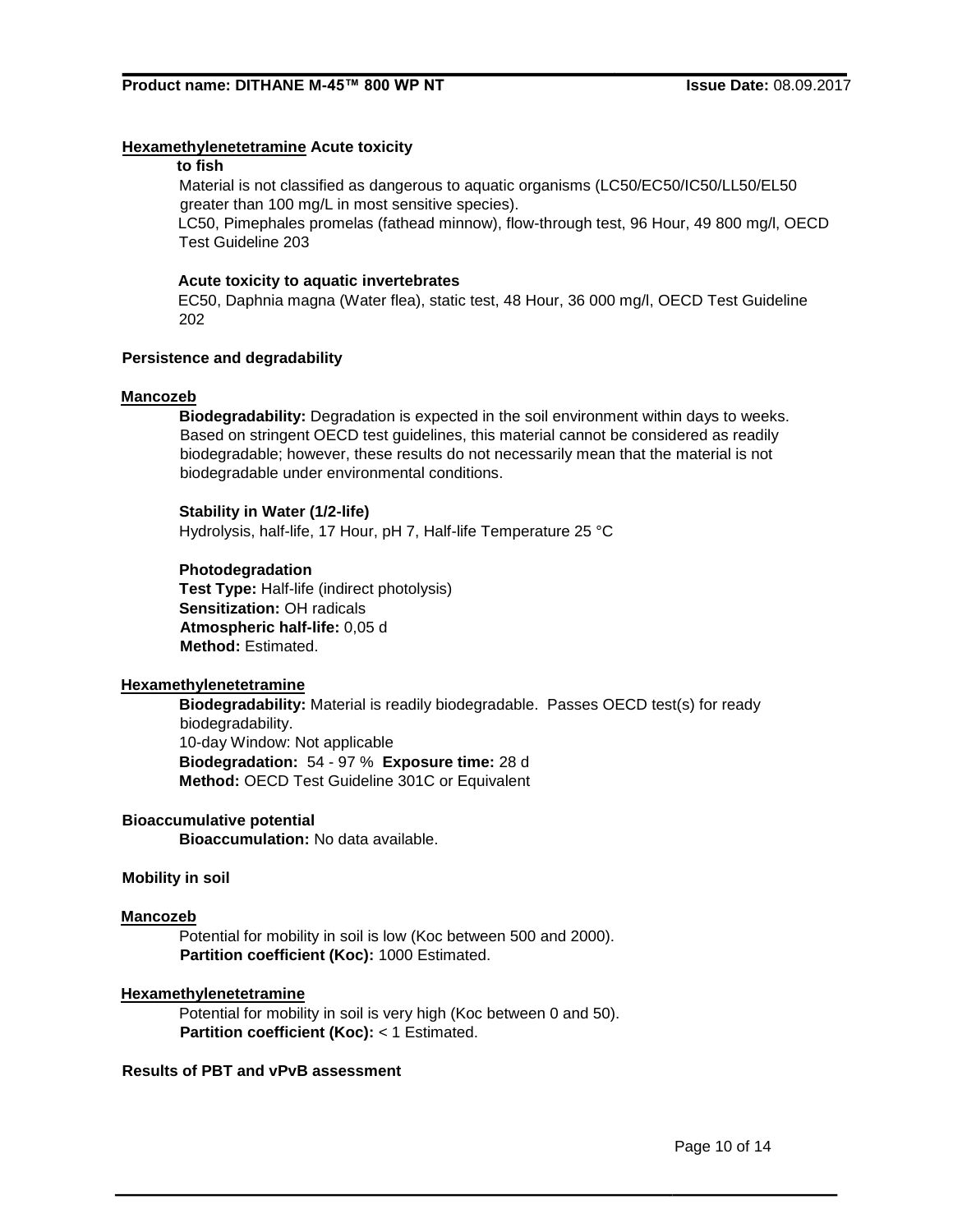#### **Mancozeb**

This substance is not considered to be persistent, bioaccumulating and toxic (PBT). This substance is not considered to be very persistent and very bioaccumulating (vPvB).

## **Hexamethylenetetramine**

This substance has not been assessed for persistence, bioaccumulation and toxicity (PBT).

## **Other adverse effects**

#### **Mancozeb**

This substance is not on the Montreal Protocol list of substances that deplete the ozone layer.

#### **Hexamethylenetetramine**

This substance is not on the Montreal Protocol list of substances that deplete the ozone layer.

## **13. DISPOSAL CONSIDERATIONS**

**Disposal methods:** If wastes and/or containers cannot be disposed of according to the product label directions, disposal of this material must be in accordance with your local or area regulatory authorities. This information presented below only applies to the material as supplied. The identification based on characteristic(s) or listing may not apply if the material has been used or otherwise contaminated. It is the responsibility of the waste generator to determine the toxicity and physical properties of the material generated to determine the proper waste identification and disposal methods in compliance with applicable regulations. If the material as supplied becomes a waste, follow all applicable regional, national and local laws.

## **14. TRANSPORT INFORMATION**

## **Classification for ROAD and Rail transport:**

| Proper shipping name         | ENVIRONMENTALLY HAZARDOUS SUBSTANCE, SOLID, |
|------------------------------|---------------------------------------------|
|                              | N.O.S. (Mancozeb)                           |
| UN number                    | UN 3077                                     |
| <b>Class</b>                 | 9                                           |
| <b>Packing group</b>         | Ш                                           |
| <b>Environmental hazards</b> | Mancozeb                                    |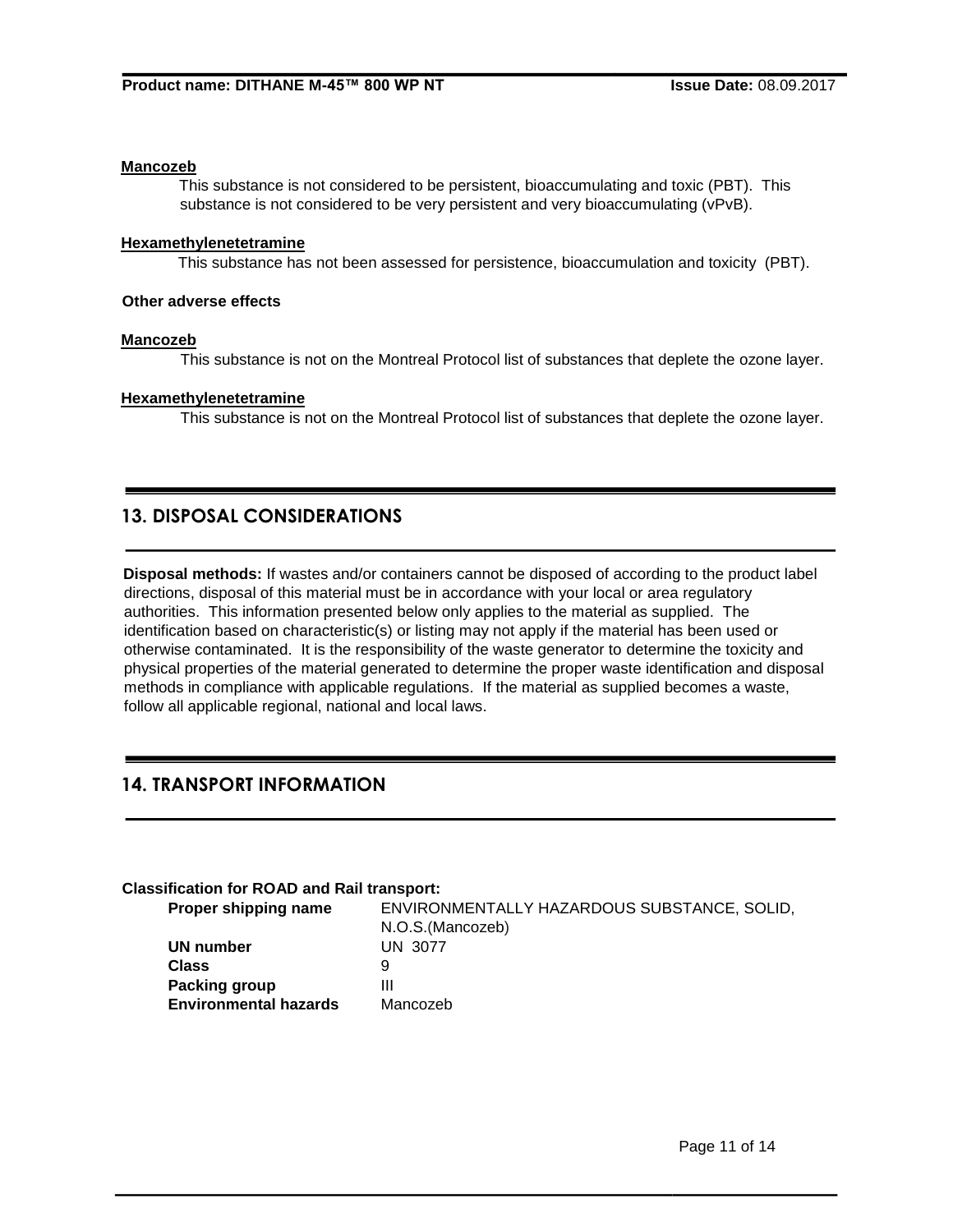| <b>Classification for SEA transport (IMO-IMDG):</b>  |                                                                 |  |
|------------------------------------------------------|-----------------------------------------------------------------|--|
| Proper shipping name                                 | ENVIRONMENTALLY HAZARDOUS SUBSTANCE, SOLID,                     |  |
|                                                      | N.O.S.(Mancozeb)                                                |  |
| <b>UN 3077 Class</b><br>UN number                    | 9 Packing group                                                 |  |
|                                                      | III Marine pollutant Mancozeb Transport in bulk                 |  |
|                                                      | Consult IMO regulations before transporting ocean bulk          |  |
|                                                      | according to Annex I or II of MARPOL 73/78 and the IBC or       |  |
| <b>IGC Code</b>                                      |                                                                 |  |
| <b>Classification for AIR transport (IATA/ICAO):</b> |                                                                 |  |
| Proper shipping name                                 | Environmentally hazardous substance, solid,<br>n.o.s.(Mancozeb) |  |
| ممطمعن اللك                                          | 11N1.227                                                        |  |

| UN number            | UN 3077 |
|----------------------|---------|
| <b>Class</b>         | 9       |
| <b>Packing group</b> | Ш       |

This information is not intended to convey all specific regulatory or operational requirements/information relating to this product. Transportation classifications may vary by container volume and may be influenced by regional or country variations in regulations. Additional transportation system information can be obtained through an authorized sales or customer service representative. It is the responsibility of the transporting organization to follow all applicable laws, regulations and rules relating to the transportation of the material.

## **15. REGULATORY INFORMATION**

| Dow IHG    | I Dow Industrial Hygiene Guideline |
|------------|------------------------------------|
| <b>TWA</b> | 8-hr TWA                           |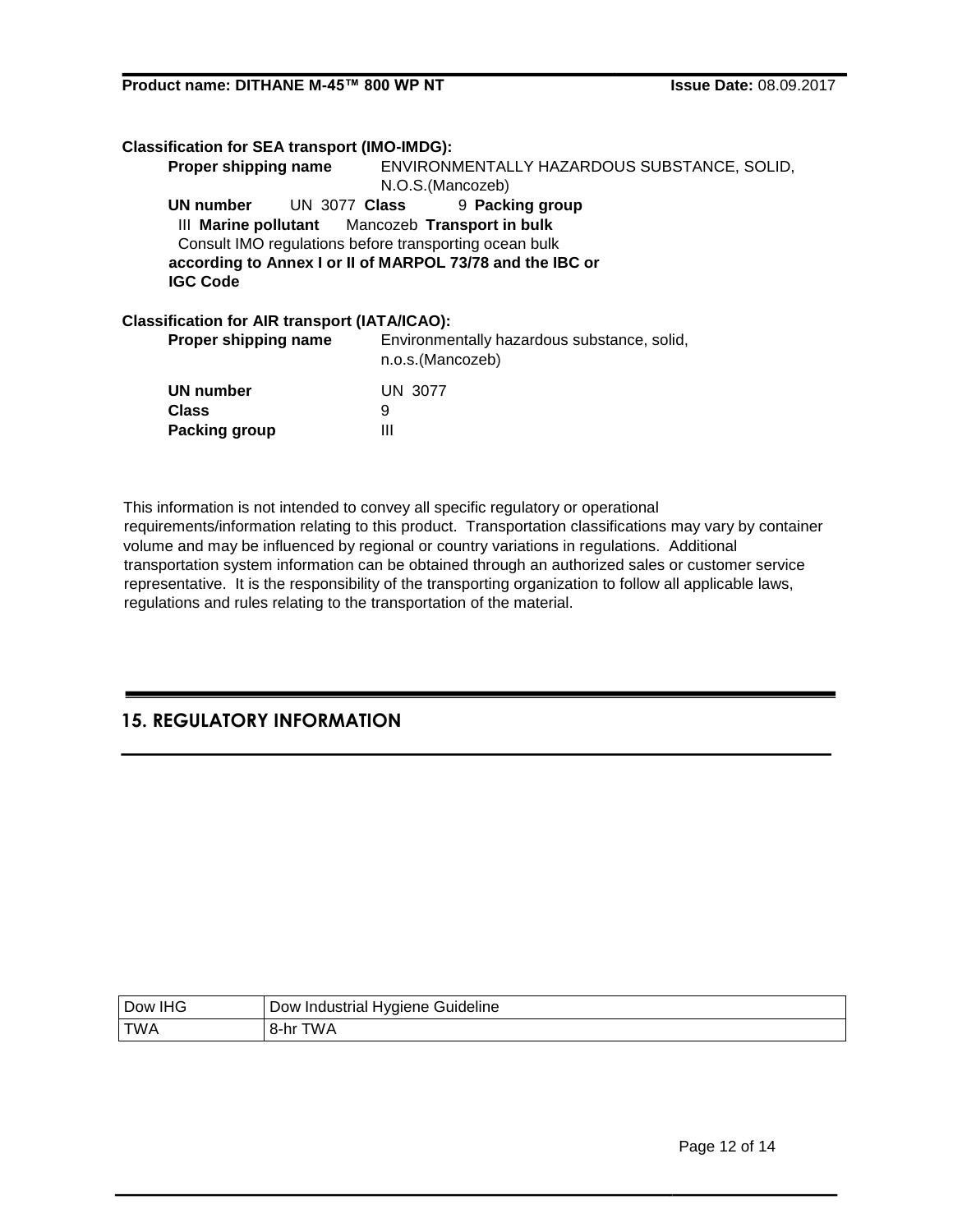| TWA OEL-RL                                                                                       | Long term occupational exposure limits - recommended limit |  |
|--------------------------------------------------------------------------------------------------|------------------------------------------------------------|--|
| US WEEL                                                                                          | USA. Workplace Environmental Exposure Levels (WEEL)        |  |
| Seveso III: Directive 2012/18/EU of the European Parliament and of the Council on the control of |                                                            |  |
| major-accident hazards involving dangerous substances.                                           |                                                            |  |
| Listed in Regulation: ENVIRONMENTAL HAZARDS                                                      |                                                            |  |

Number in Regulation: E1 100 t 200 t

## **16. OTHER INFORMATION**

## **Full text of H-Statements referred to under sections 2 and 3.**

| H <sub>228</sub> | Flammable solid.                        |
|------------------|-----------------------------------------|
| H317             | May cause an allergic skin reaction.    |
| H361d            | Suspected of damaging the unborn child. |
| H400             | Very toxic to aquatic life.             |

## **Revision**

Identification Number: 101193322 / A290 / Issue Date: 08.09.2017 / Version: 3.0 DAS Code: GF-998

Most recent revision(s) are noted by the bold, double bars in left-hand margin throughout this document.

## **Legend**

| ZA OEL | South Africa. Hazardous Chemical Substances Regulations, Occupational |
|--------|-----------------------------------------------------------------------|
|        | <b>Exposure Limits</b>                                                |

## **Information Source and References**

This SDS is prepared by Product Regulatory Services and Hazard Communications Groups from information supplied by internal references within our company.

DOW AGROSCIENCES SOUTHERN AFRICA PTY LTD urges each customer or recipient of this (M)SDS to study it carefully and consult appropriate expertise, as necessary or appropriate, to become aware of and understand the data contained in this (M)SDS and any hazards associated with the product. The information herein is provided in good faith and believed to be accurate as of the effective date shown above. However, no warranty, express or implied, is given. Regulatory requirements are subject to change and may differ between various locations. It is the buyer's/user's responsibility to ensure that his activities comply with all federal, state, provincial or local laws. The information presented here pertains only to the product as shipped. Since conditions for use of the product are not under the control of the manufacturer, it is the buyer's/user's duty to determine the